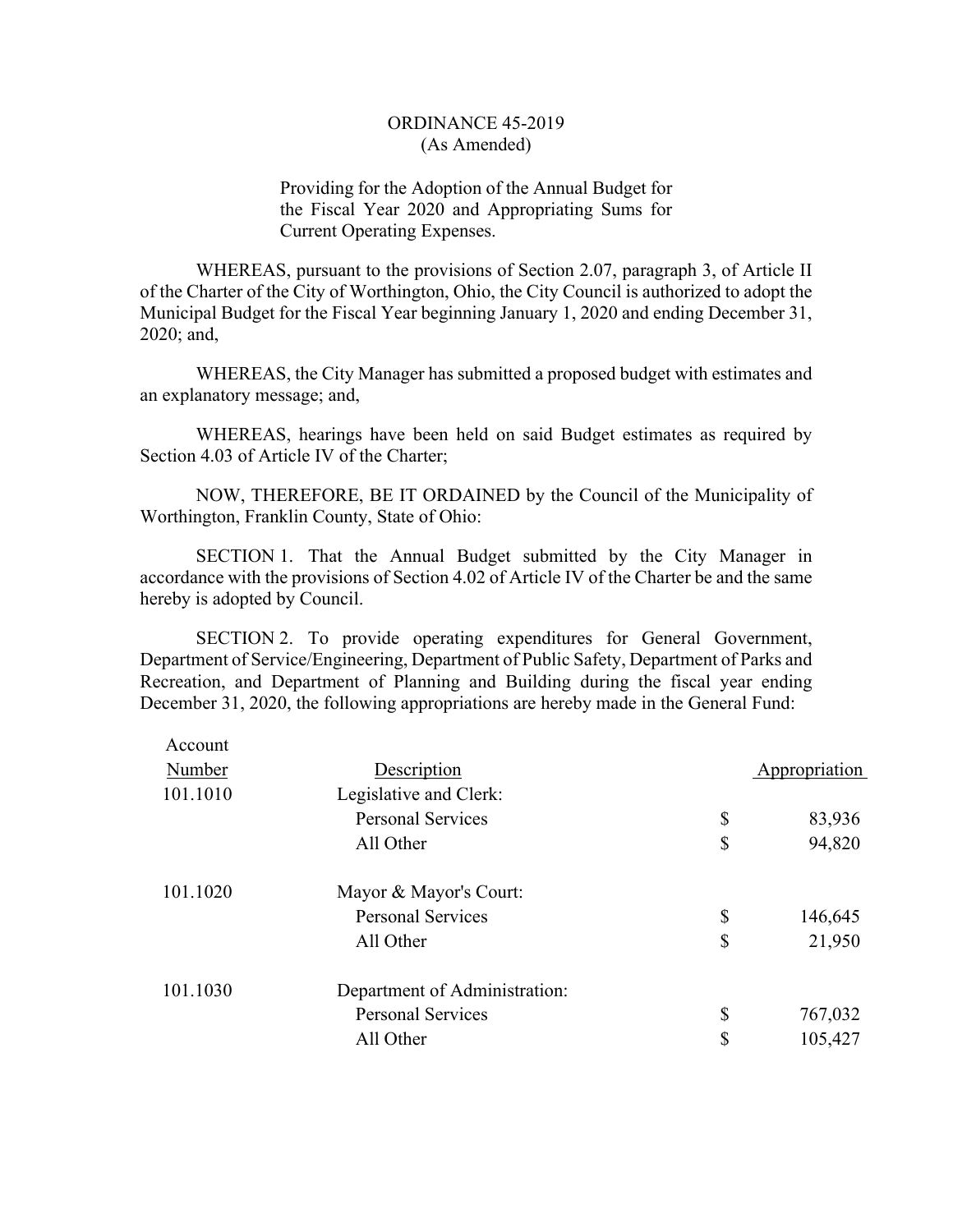| 101.1040 | Department of Personal:            |                 |
|----------|------------------------------------|-----------------|
|          | <b>Personal Services</b>           | \$<br>505,546   |
|          | All Other                          | \$<br>46,300    |
| 101.1050 | Department of Finance:             |                 |
|          | <b>Personal Services</b>           | \$<br>530,766   |
|          | All Other                          | \$<br>1,268,975 |
| 101.1060 | Department of Law:                 |                 |
|          | <b>Personal Services</b>           | \$<br>305,330   |
|          | All Other                          | \$<br>213,450   |
| 101.1070 | Economic Development:              |                 |
|          | <b>Personal Services</b>           | \$<br>153,397   |
|          | All Other                          | \$<br>216,118   |
| 101.1080 | <b>Legal Advertising</b>           | \$<br>5,000     |
| 101.1090 | <b>County Auditor Deductions</b>   | \$<br>115,700   |
| 101.1100 | Board of Health                    | \$<br>70,000    |
| 101.1110 | Transfers                          | \$<br>200,000   |
| 101.1120 | <b>Contractual Services/Refuse</b> | \$<br>1,048,900 |
| 101.1140 | <b>Special Group Activities</b>    | \$<br>125,000   |
| 101.1150 | Contingency Account                | \$<br>50,000    |
|          | Department of Information          |                 |
| 101.1160 | Technology:                        |                 |
|          | <b>Personal Services</b>           | \$<br>528,705   |
|          | All Other                          | \$<br>174,539   |
| 101.1170 | Lodging Tax                        | \$              |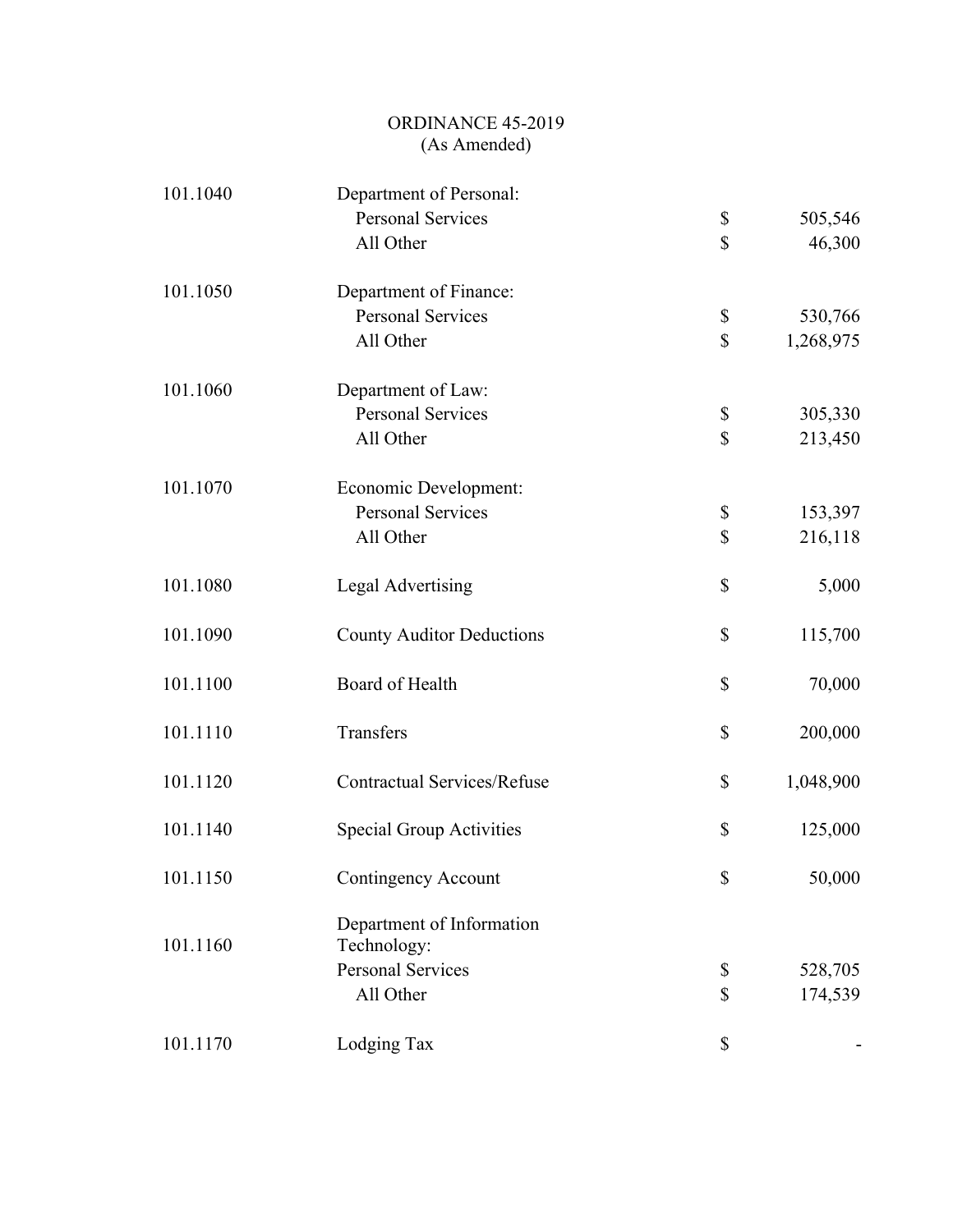| 101.1180 | Cultural Arts Center                            | \$<br>252,500   |  |
|----------|-------------------------------------------------|-----------------|--|
| 101.1190 | Kilbourne Memorial Library                      | \$<br>17,500    |  |
|          | <b>Total General Government</b>                 | \$<br>7,047,536 |  |
|          | <b>Department of Safety: Division of Police</b> |                 |  |
| 101.2010 |                                                 |                 |  |
|          | <b>Personal Services</b>                        | \$<br>386,395   |  |
|          | All Other                                       | \$<br>399,480   |  |
| 101.2020 | Community Service:                              |                 |  |
|          | <b>Personal Services</b>                        | \$<br>5,079,145 |  |
|          | All Other                                       | \$<br>40,700    |  |
| 101.2030 | <b>Support Service:</b>                         |                 |  |
|          | <b>Personal Services</b>                        | \$<br>1,551,876 |  |
|          | All Other                                       | \$              |  |
|          | <b>Total Division of Police</b>                 | \$<br>7,457,595 |  |
| 101.3010 | Department of Service & Engineering             |                 |  |
|          | <b>Personal Services</b>                        | \$<br>961,418   |  |
|          | All Other                                       | \$<br>138,698   |  |
| 101.3040 | Buildings & Structures Maint:                   |                 |  |
|          | <b>Personal Services</b>                        | \$<br>296,977   |  |
|          | All Other                                       | \$<br>191,447   |  |
| 101.3050 | Grounds Maintenance:                            |                 |  |
|          | <b>Personal Services</b>                        | \$<br>532,276   |  |
|          | All Other                                       | \$<br>300,500   |  |
| 101.3060 | Sanitation                                      | \$<br>26,200    |  |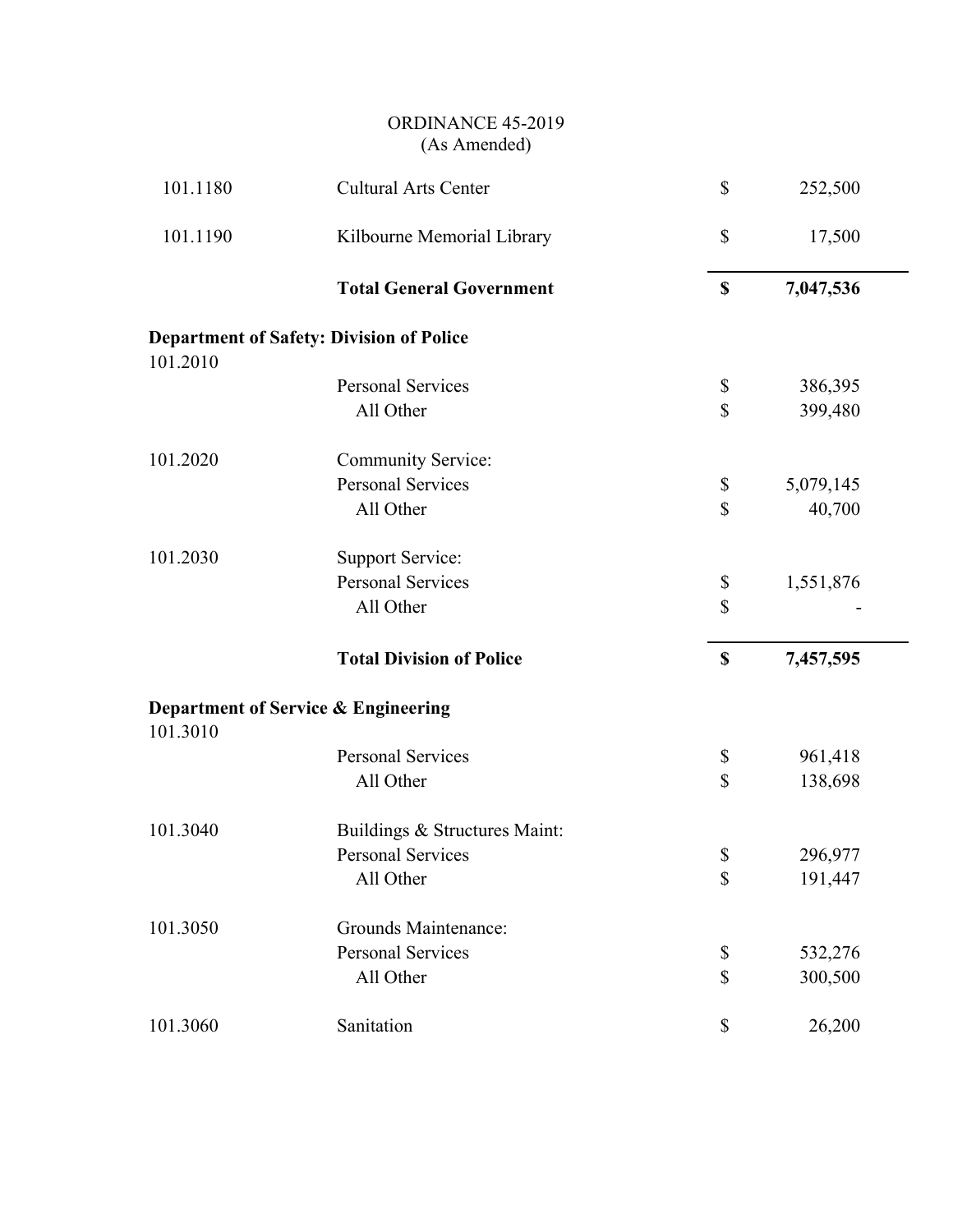|          | <b>ORDINANCE 45-2019</b><br>(As Amended)                       |                 |
|----------|----------------------------------------------------------------|-----------------|
| 101.3070 | Fleet Maintenance:                                             |                 |
|          | <b>Personal Services</b>                                       | \$<br>127,949   |
|          | All Other                                                      | \$<br>158,500   |
|          | <b>Total Department of Service &amp;</b><br><b>Engineering</b> | \$<br>2,733,964 |
|          |                                                                |                 |
| 101.4010 | <b>Department of Parks &amp; Recreation</b>                    |                 |
|          | <b>Personal Services</b>                                       | \$<br>238,829   |
|          | All Other                                                      | \$<br>59,500    |
| 101.4020 | Parks Maintenance:                                             |                 |
|          | <b>Personal Services</b>                                       | \$<br>952,382   |
|          | All Other                                                      | \$<br>286,503   |
| 101.4030 | <b>Community Center Programs:</b>                              |                 |
|          | <b>Personal Services</b>                                       | \$<br>2,065,949 |
|          | All Other                                                      | \$<br>917,087   |
| 101.4040 | <b>Recreation Programs:</b>                                    |                 |
|          | <b>Personal Services</b>                                       | \$<br>640,427   |
|          | All Other                                                      | \$<br>278,300   |
| 101.4050 | Senior Center Programs:                                        |                 |
|          | <b>Personal Services</b>                                       | \$<br>504,128   |
|          | All Other                                                      | \$<br>81,430    |
|          | <b>Total Department of Parks &amp;</b>                         |                 |
|          | <b>Recreation</b>                                              | \$<br>6,024,536 |
| 101.5010 | Department of Planning & Building                              |                 |
|          | <b>Personal Services</b>                                       | \$<br>673,537   |
|          | All Other                                                      | \$<br>156,720   |
|          | Total Department of Planning &<br><b>Building</b>              | \$<br>830,257   |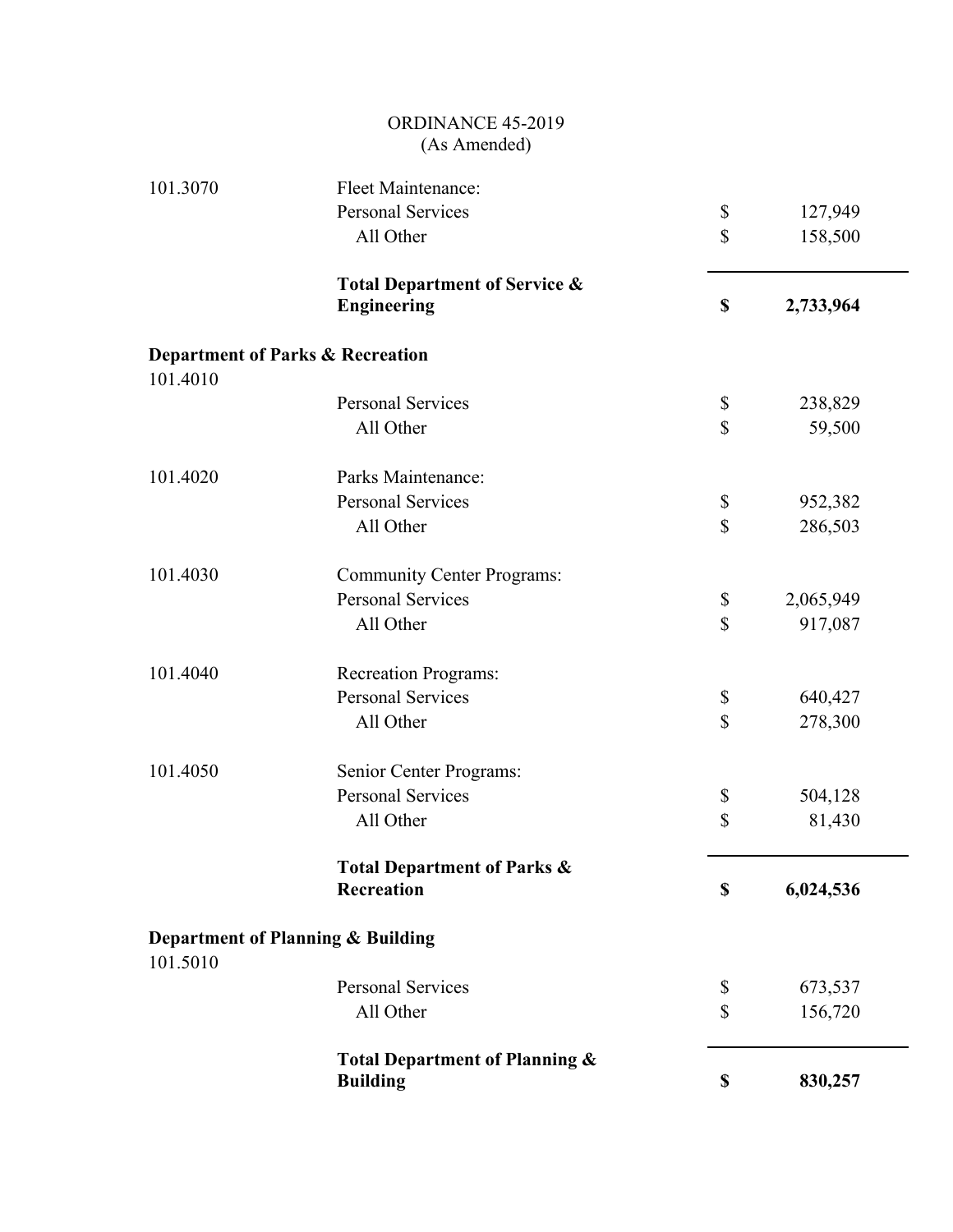# **Department of Safety: Division of Fire**

101.6060

|          | <b>TOTAL GENERAL FUND (101)</b>   | \$                        | 32,499,968 |
|----------|-----------------------------------|---------------------------|------------|
|          | <b>Total Dispatching Services</b> | $\boldsymbol{\mathsf{S}}$ | 1,209,500  |
|          | All Other                         | $\mathcal{S}$             | 1,209,500  |
| 101.7010 | <b>Dispatching Services</b>       | \$                        |            |
|          | <b>Total Division of Fire</b>     | \$                        | 7,196,580  |
|          | All Other                         | \$                        | 35,000     |
|          | <b>Personal Services</b>          | \$                        | 202,838    |
| 101.6080 | Training & Prevention             |                           |            |
|          | All Other                         | \$                        | 352,380    |
|          | <b>Personal Services</b>          | \$                        | 6,200,009  |
| 101.6070 | Operations:                       |                           |            |
|          | All Other                         | \$                        | 174,255    |
|          | <b>Personal Services</b>          | \$                        | 232,098    |
|          |                                   |                           |            |

 SECTION 3. To provide operating expenditures for the Street Maintenance and Repair Fund during the fiscal year ending December 31, 2020, the following appropriations are hereby made in the Street Maintenance and Repair Fund:

| 202.2050 | Administration:                         |               |
|----------|-----------------------------------------|---------------|
|          | <b>Personal Services</b>                | \$<br>356,390 |
|          | All Other                               | $\theta$      |
| 202.2060 | <b>Street Maintenance, Construction</b> |               |
|          | <b>Personal Services</b>                | \$<br>255,197 |
|          | All Other                               | \$<br>97,650  |
| 202.2070 | <b>Street Cleaning</b>                  | $\theta$      |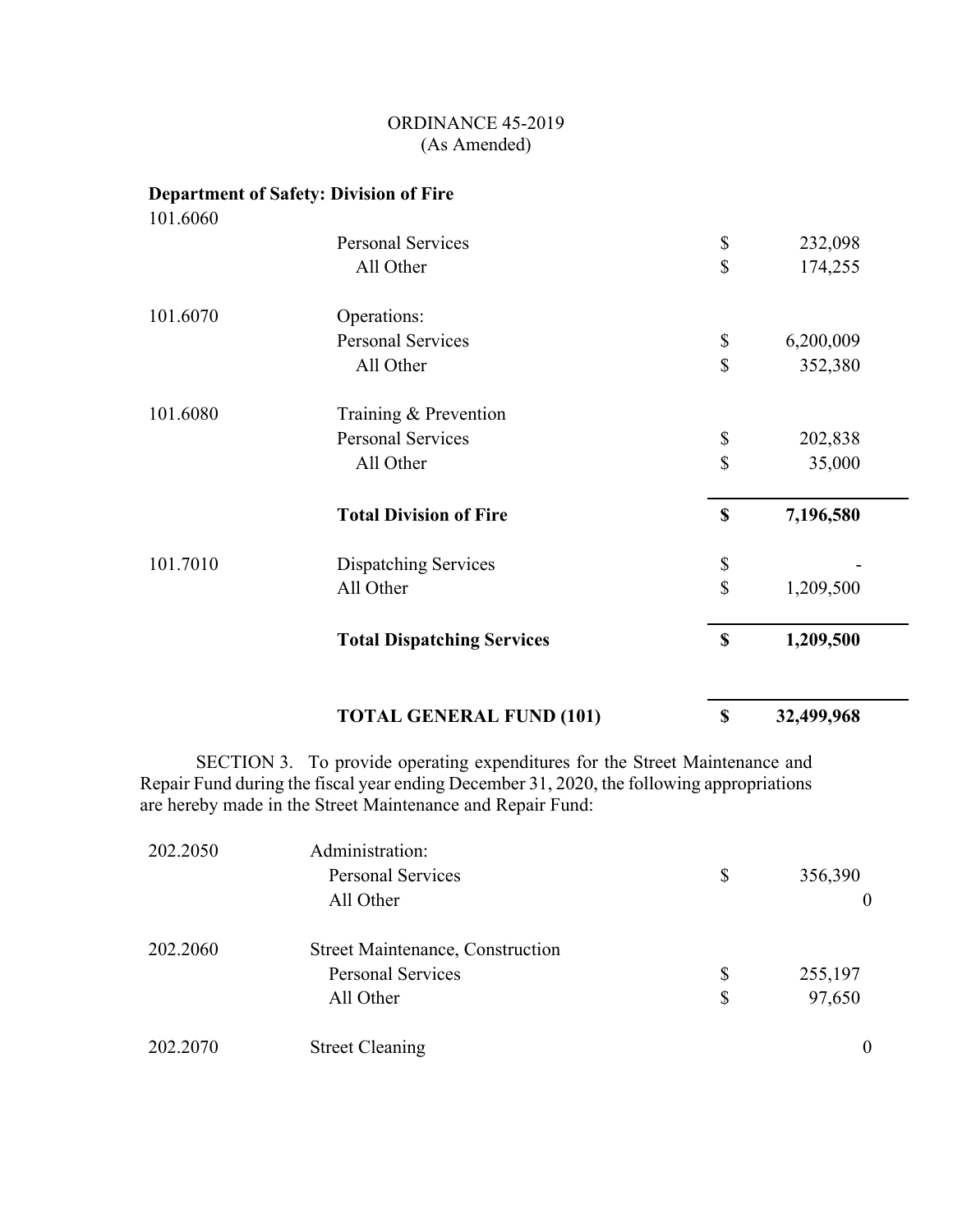| 202.2080                        | <b>Street Drainage</b>                                                                                                                                                                                        | \$          | 5,000   |
|---------------------------------|---------------------------------------------------------------------------------------------------------------------------------------------------------------------------------------------------------------|-------------|---------|
| 202.2090                        | Traffic Control Systems:                                                                                                                                                                                      |             |         |
|                                 | <b>Personal Services</b>                                                                                                                                                                                      | \$          | 120,770 |
|                                 | All Other                                                                                                                                                                                                     | \$          | 98,849  |
|                                 | <b>Total Street Maintenance &amp; Repair Fund (202)</b>                                                                                                                                                       | $\mathbf S$ | 933,856 |
| made in the State Highway Fund: | SECTION 4. To provide operating expenditures for the State Highway Fund<br>during the fiscal year ending December 31, 2020, the following appropriations are hereby                                           |             |         |
| 203.0010                        | State Highway Improvement:                                                                                                                                                                                    |             |         |
|                                 | <b>Personal Services</b>                                                                                                                                                                                      | \$          | 102,110 |
|                                 | All Other                                                                                                                                                                                                     | \$          | 35,000  |
|                                 | <b>Total State Highway Fund (203)</b>                                                                                                                                                                         | \$          | 137,110 |
|                                 |                                                                                                                                                                                                               |             |         |
|                                 | SECTION 5. To provide operating expenditures for the Water Distribution Fund<br>for the fiscal year ending December 31, 2020, the following appropriations are hereby<br>made in the Water Distribution Fund: |             |         |
| 204.6010                        | Maintenance & Repair:                                                                                                                                                                                         |             |         |
|                                 | <b>Personal Services</b>                                                                                                                                                                                      | \$          | 58,437  |
|                                 | All Other                                                                                                                                                                                                     | \$          | 62,500  |
|                                 | <b>Total Water Distribution Fund (204)</b>                                                                                                                                                                    | \$          | 120,937 |

|          | <b>Total Sanitary Sewer Fund (205)</b> | 84,437 |
|----------|----------------------------------------|--------|
|          | All Other                              | 23,000 |
|          | <b>Personal Services</b>               | 61,437 |
| 205.7010 | Maintenance & Repair:                  |        |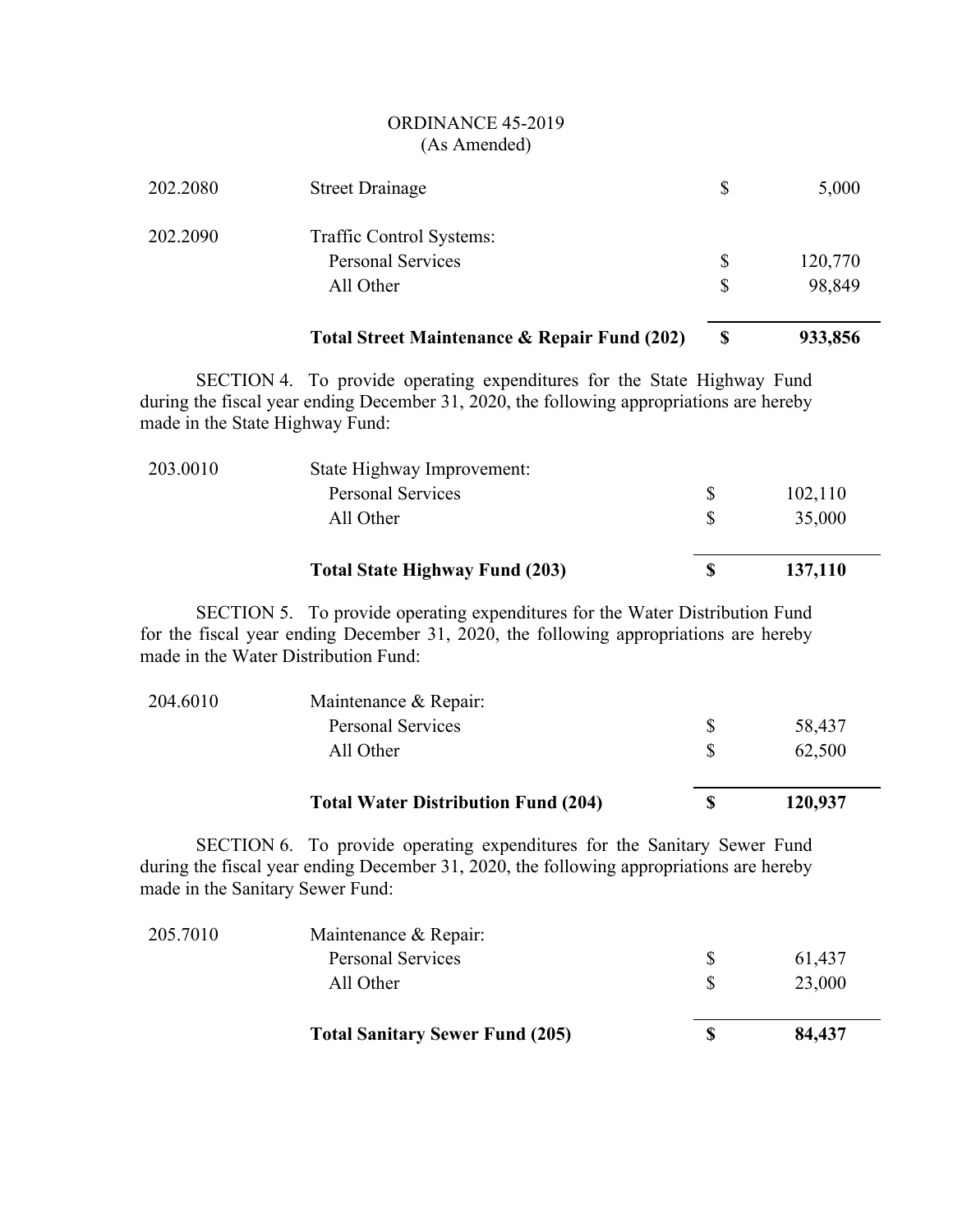SECTION 7. To provide operating expenditures for the Visitors and Convention Bureau fund for the fiscal year ending December 31, 2020, the following appropriations are hereby made in the Visitors and Convention Bureau fund:

| 210.1170                         | <b>Visitors Convention Bureau</b>                                                                                                                                                                                               | $\mathbb{S}$ | 65,800  |
|----------------------------------|---------------------------------------------------------------------------------------------------------------------------------------------------------------------------------------------------------------------------------|--------------|---------|
| made in the Police Pension Fund: | SECTION 8. To provide operating expenditures for the Police Pension Fund<br>during the fiscal year ending December 31, 2020, the following appropriations are hereby                                                            |              |         |
| 212.1212                         | Personal Services                                                                                                                                                                                                               | \$           | 713,000 |
|                                  | SECTION 9. To provide operating expenditures for the Law Enforcement Trust<br>Fund during the fiscal year ending December 31, 2020, the following appropriations are<br>hereby made in the Law Enforcement Trust Fund:          |              |         |
| 214.1414                         | Law Enforcement Trust                                                                                                                                                                                                           | \$           | 12,500  |
| <b>MMVLT</b> Fund:               | SECTION 10. To provide operating expenditures for the MMVLT Fund during the<br>fiscal year ending December 31, 2020, the following appropriations are hereby made in the                                                        |              |         |
| 215.8150                         | <b>Contractual Services</b>                                                                                                                                                                                                     | \$           | 150,000 |
|                                  | SECTION 11. To provide operating expenditures for the Enforcement and<br>Education Fund during the fiscal year ending December 31, 2020, the following<br>appropriations are hereby made in the Enforcement and Education Fund: |              |         |
| 216.1616                         | <b>Education Supplies</b>                                                                                                                                                                                                       | \$           | 3,500   |
|                                  | SECTION 12. To provide operating expenditures for the Court Clerk Computer<br>Fund during the fiscal year ending December 31, 2020, the following appropriations are<br>hereby made in the Court Clerk Computer Fund:           |              |         |
| 218.1818                         | <b>Computer Supplies</b>                                                                                                                                                                                                        | \$           | 104,600 |
|                                  | SECTION 13. To provide operating expenditures for the Economic Development<br>Fund during the fiscal year ending December 31, 2020, the following appropriations are<br>hereby made in the Economic Development Fund:           |              |         |
| 219.1919                         | Development Efforts                                                                                                                                                                                                             | \$           | 463,000 |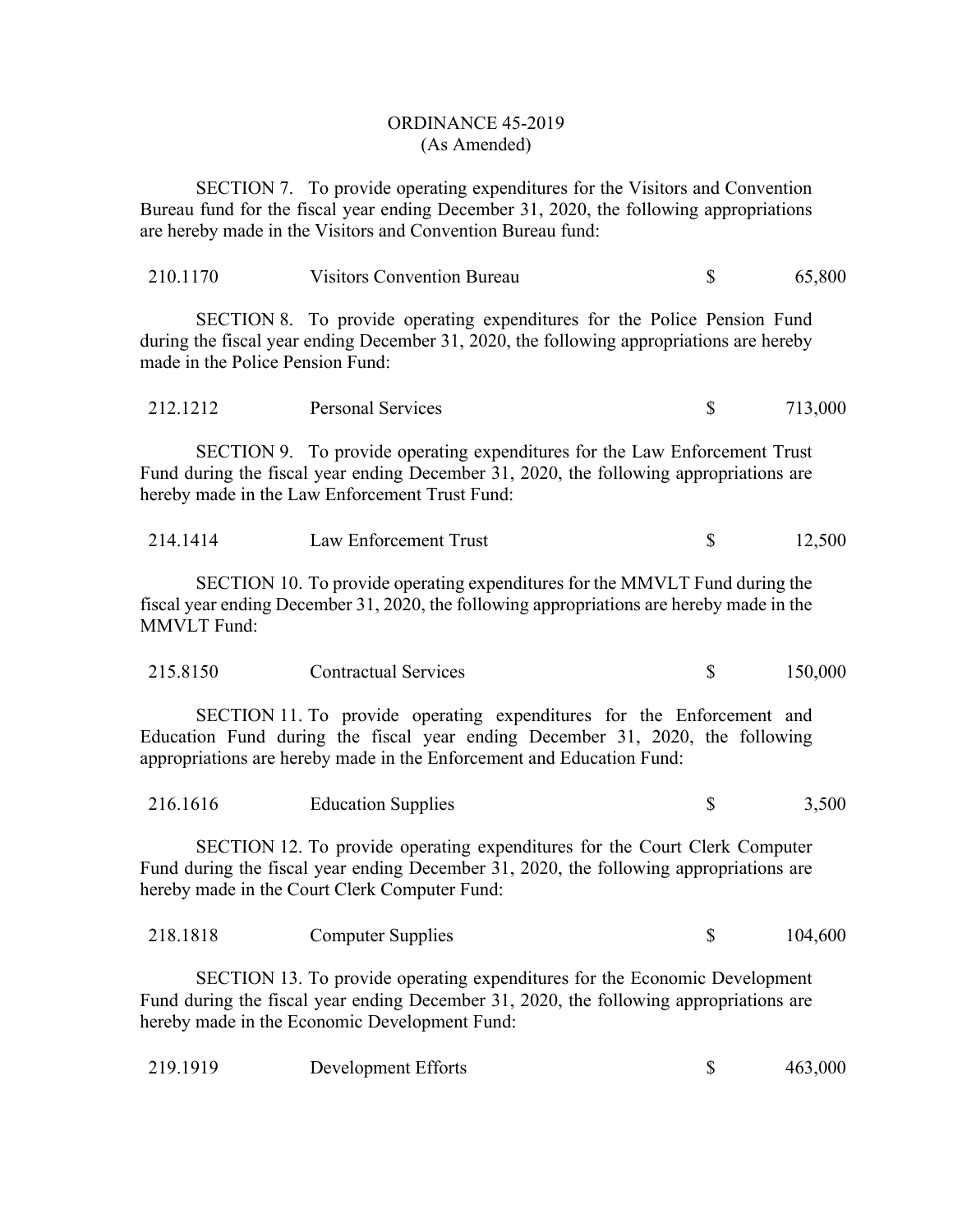SECTION 14. To provide operating expenditures for the Law Enforcement Continuing Education Fund during the fiscal year ending December 31, 2020, the following appropriations are hereby made in the Law Enforcement Continuing Education Fund:

| 221.2121                   | <b>Contractual Services</b>                                                                                                                                                                                                 | \$           | 20,000    |
|----------------------------|-----------------------------------------------------------------------------------------------------------------------------------------------------------------------------------------------------------------------------|--------------|-----------|
| in the Special Parks Fund: | SECTION 15. To provide operating expenditures for the Special Parks Fund during<br>the fiscal year ending December 31, 2020, the following appropriations are hereby made                                                   |              |           |
| 229.4010                   | Capital Expenditures                                                                                                                                                                                                        | \$           | 10,000    |
|                            | SECTION 16. To provide operating expenditures for the Capital Improvements<br>Fund during the fiscal year ending December 31, 2020, the following appropriations are<br>hereby made in the Capital Improvements Fund:       |              |           |
| 308.8110                   | Capital Expenditures                                                                                                                                                                                                        | $\mathbb{S}$ | 2,013,077 |
|                            | SECTION 17. To provide operating expenditures for the General Bond Retirement<br>Fund during the fiscal year ending December 31, 2020, the following appropriations are<br>hereby made in the General Bond Retirement Fund: |              |           |
| 409.9010                   | Debt Service                                                                                                                                                                                                                | \$           | 1,445,000 |
| O.B.B.S. Fund:             | SECTION 18. To provide operating expenditures for the O.B.B.S. Fund during the<br>fiscal year ending December 31, 2020, the following appropriations are hereby made in the                                                 |              |           |
| 830.3333                   | <b>OBBS</b> Surcharge                                                                                                                                                                                                       | \$           | 7,500     |
| in the TIF/CRA Funds:      | SECTION 19. To provide operating expenditures for the TIF/CRA Funds during<br>the fiscal year ending December 31, 2020, the following appropriations are hereby made                                                        |              |           |
| 910.9020                   | <b>TIF Distribution</b><br>(Worthington Station)                                                                                                                                                                            | \$           | 130,500   |
| 920.9020                   | <b>TIF Distribution</b><br>(Worthington Place - The Heights)                                                                                                                                                                | \$           | 189,000   |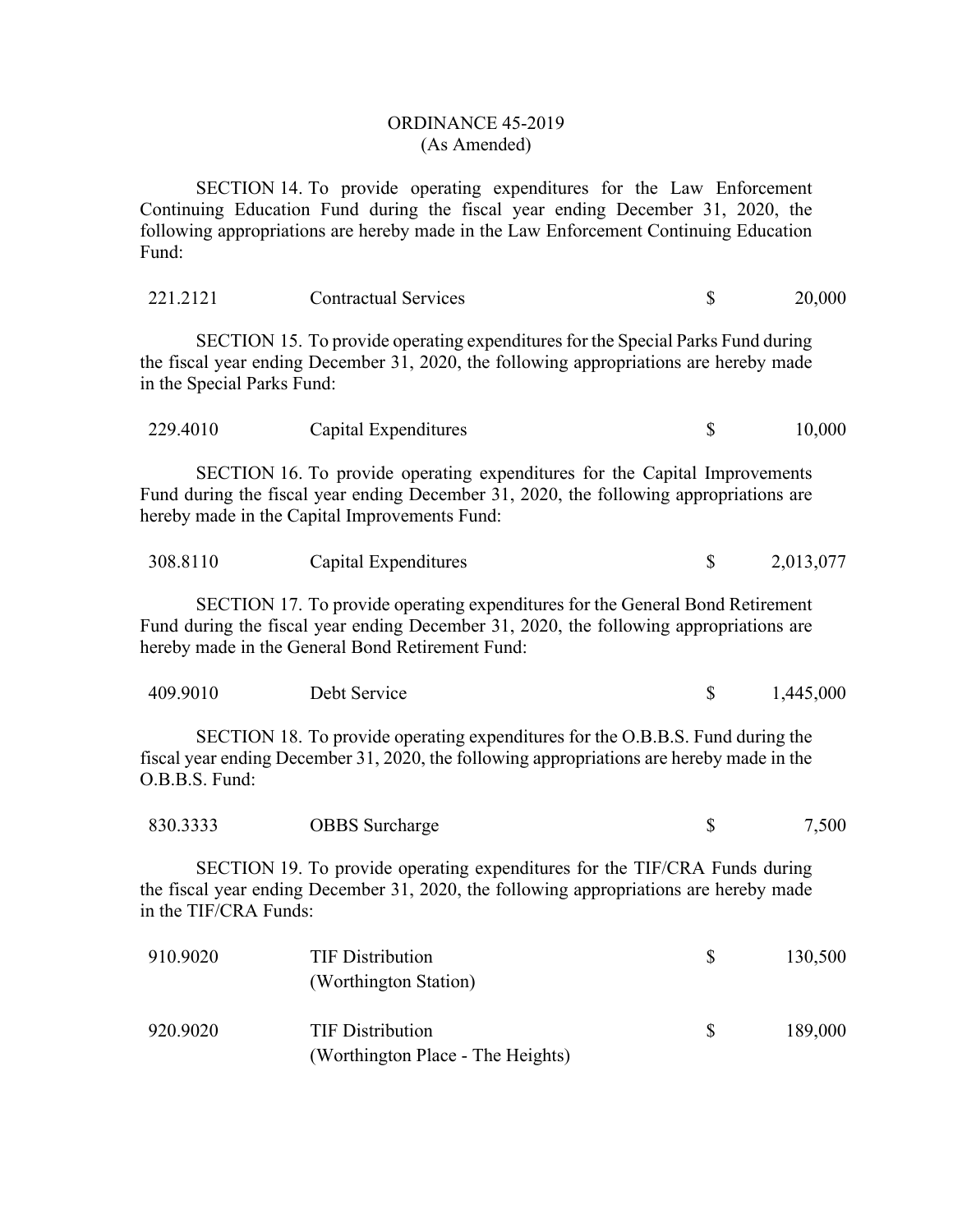| 930.9020 | <b>TIF Distribution</b><br>(933 High Street)         | \$<br>19,000  |
|----------|------------------------------------------------------|---------------|
| 935.9020 | <b>TIF Distribution</b><br>(Downtown Worthington)    | \$<br>143,400 |
| 940.9020 | <b>TIF Distribution</b><br>(Worthington Square)      | \$<br>27,700  |
| 945.9020 | <b>TIF Distribution</b><br>(W Dublin Granville Rd)   | \$<br>96,200  |
| 950.9020 | <b>TIF Distribution</b><br>(350 W. Wilson Bridge Rd) | \$<br>86,100  |
| 999.9020 | <b>PACE Fund</b><br>(Columbus Finance Authority)     | \$<br>33,000  |

SECTION 20. To provide operating expenditures for the Accrued Acreage Fund during the fiscal year ending December 31, 2020, the following appropriations are hereby made in the Accrued Acreage Fund:

| 825.2525 | Accrued Acreage Fees |  | 20,000 |
|----------|----------------------|--|--------|
|----------|----------------------|--|--------|

SECTION 21. Sums expended from the above appropriations which are proper charges against any other department or against any firm, person, or corporation, if repaid within the period covered by such appropriations shall be considered reappointed for such original purpose; provided that the net total of expenditures under any appropriation shall not exceed the original total.

SECTION 22. Section 2.07 (11) of the City Charter requires City Council to annually review the investment policy of all funds held by the City. This review was completed as a component of the annual budget process for the fiscal year beginning January 1, 2020 and ending December 31, 2020.